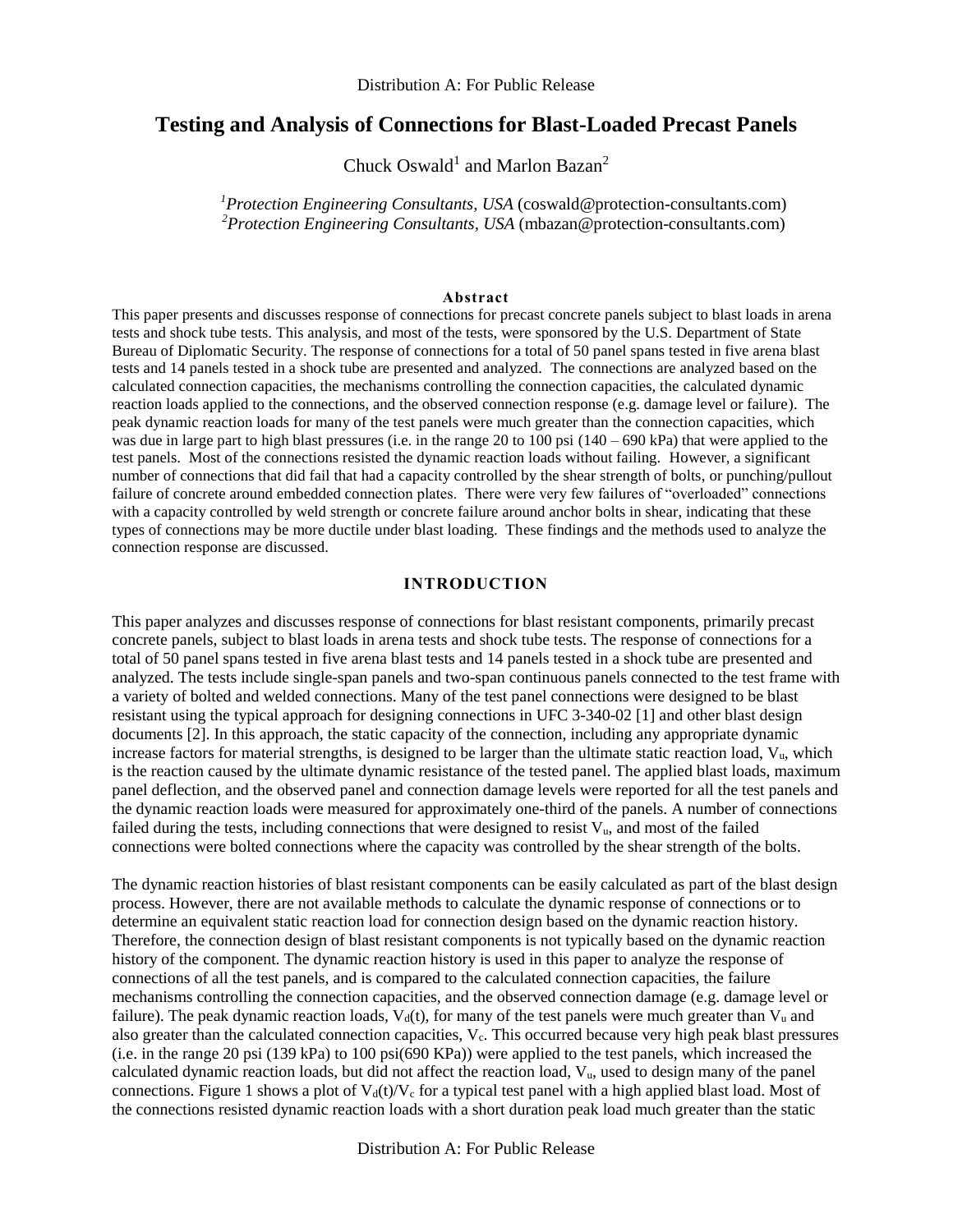connection capacity without failing. Almost all of the "overloaded" connections that did fail had a capacity controlled by the shear strength of bolts, or punching/pullout failure of concrete around embedded connection plates. There were very few failures of "overloaded" connections with a capacity controlled by weld strength or concrete failure around anchor bolts in shear.

#### **ANALYSIS OF CONNECTION RESPONSE**

The connection response of the test panels is analyzed by comparing the calculated dynamic reaction load for the panel at the support,  $V_d(t)$ , with the calculated capacity of the connection at the support,  $V_c$ , and then comparing this ratio to the observed connection response. The dynamic reaction histories,  $V<sub>d</sub>(t)$ , for the test panels were calculated using dynamic equilibrium equations from Biggs [3], as implemented in the SBEDS V5.0 program [4], based on the measured blast load and test panel properties. Dynamic reactions calculated with this approach compared well with measured dynamic reactions of the test panels where load cells were used. The connection capacities,  $V_c$ , were calculated using static LRFD (Load and Resistance Factor Design) methods with enhanced material strengths based on strain-rate effects. This includes a dynamic increase factor of 1.19 for the concrete compression strength, as recommended in UFC 3-340-02 [1]. No increase factors were used for bolts or welds, although some blast design documents (i.e. UFC 3-340-02) recommend a very small increase factor on the order of 5%. The calculated values for  $V_c$  include a material strength reduction factor (i.e.  $\phi$  factor). Also, the values for  $V_c$  include the effects from any prying forces. The prying forces on welds and bolts of clip angle connections without gussets are based only on the dynamic moment capacity of the angle leg in bending, which was typically a 3/8 inch (9.5 mm) thick by 6 inch (152 mm) wide angle in the available blast tests. The typical assumption that prying is caused by the reaction force applied at the center of the angle leg multiplied by its moment arm to the base of the angle was used when calculating  $V_c$  for gusseted clip angles. No prying forces were included for flat strap plate connections.

 $V<sub>d</sub>(t)$  is compared to  $V<sub>c</sub>$  for test panel connections using two parameters. First, the dynamic reaction overload is calculated at each time step, equal to  $[V_d(t) - V_c]$ , and this is divided by  $V_c$  to get a Dynamic Reaction Overload Ratio (DROR) at each time step. The DROR is integrated over the panel response time when it has a positive value (i.e. when  $V_d(t) > V_c$ ) to the DROR integral, which indicates the relative magnitude and duration of that part of  $V<sub>d</sub>(t)$  that exceeds  $V<sub>c</sub>$ . The units on the right vertical axis of [Figure 1](#page-1-0) show the DROR and the integral as a yellow area, which has units of msec. The second parameter is  $V_{d\max}/V_c$ , which is 5.0 for the example in [Figure 1.](#page-1-0) A non-zero value for the DROR integral and a  $V_{d,max}/V_c$  ratio greater than 1.0 both indicate that a connection has been overloaded by the dynamic reaction force for some amount of time. The duration of the connection overload shown in [Figure 1](#page-1-0) of between 5 and 10 msec is typical for the test panels included in this study with overloaded connections. In addition to these two parameters, this analysis of the test panel connections also considers the specific response mechanism that controls the capacity  $V_c$  for each connection (i.e. the failure mechanism). For example, many of the test panels had a bottom connection where clip angles were attached to the test structure with drilled anchor bolts and welded to an embed plate in the test panel.  $V_c$  for most of these connections was controlled by the shear strength of the bolts for both inbound and rebound response. Other possible controlling mechanisms for this type of connection are failure of the concrete in the slab around the anchor bolts or pullout failure of the embedded plate from the concrete in the test panel during rebound response.



<span id="page-1-0"></span>**Figure 1. Ratio of Dynamic Reaction History to Connection Capacity and DROR** 

Distribution A: For Public Release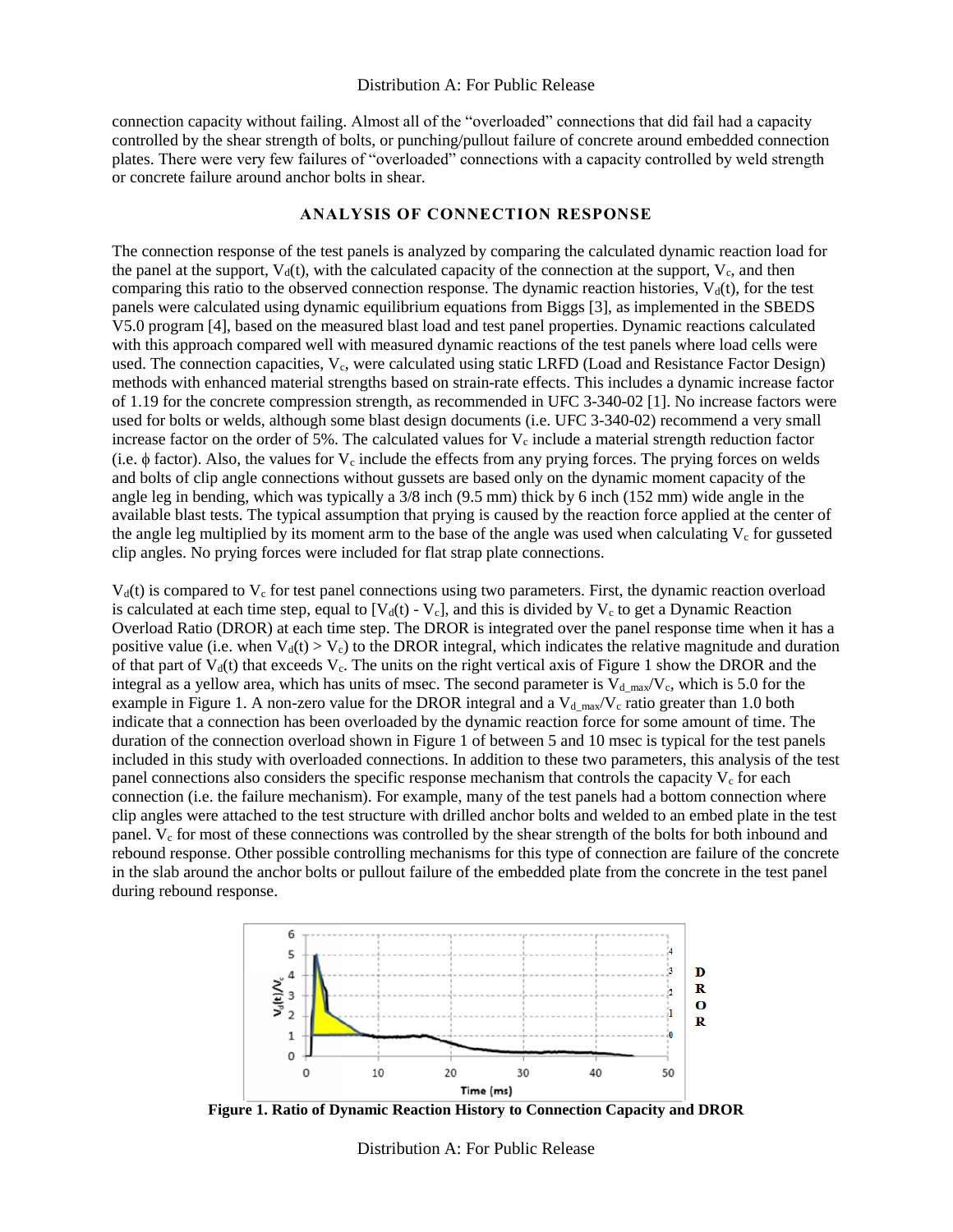### **CONNECTION DATA FROM BLAST TESTS**

There have been several recent blast test programs on blast-resistant precast concrete panels that were connected to the supporting test frame with connections similar to those typically used for precast construction. These tests include shock tube tests sponsored by the Department of State (DoS) [5], high explosive arena tests sponsored by PCA/PCI at the Air Force Research Laboratory (AFRL) [6] and high explosive arena tests sponsored by DoS at AFRL [7]. These tests generally had high applied blast loads (i.e. up to 100 psi (690 KPa) peak pressures and 350 psi-msec (2413 KPa-msec)) and medium to high levels of panel response (i.e. 2 degrees to 10 degrees of support rotation). In some of these tests, the dynamic reaction forces were also measured. There were also high explosive tests at AFRL where very large blast loads were applied to heavy steel stud walls that were heavily damaged, but did not fail, and were connected to the support frame with concrete anchor bolts [8]. The load path for all of these test panels included the connections, so that either the panels or the connections could fail from the applied blast loads. All tests where the panel failed are excluded from this analysis of the panel connections. [Table 2](#page-3-0) shows the applied blast loads and test results related to connection response from the DoS shock tube tests, including one test with a connection failure. These tests were conducted with load cells that measured the reaction load transmitted through the panel connections to a bottom support beam. These test panels were 5 to 6 inches (127 to 152 mm) thick with an 8 ft. (2.44 m) span and simple supports. They had damage levels ranging from low to heavy damage with peak measured support rotations ranging from 1 degree to 9 degrees. Table 1 shows a summary of the connections for the test panels in [Table 2](#page-3-0) with a calculated non-zero DROR integral and/or  $V_{d_{max}}/V_c$  ratio greater than 1.0. There were no cases where the test panel connections had a ratio of  $V_{d,max}/V_c$  in rebound that exceeded 1.0. The rebound capacity of all the test panels was controlled by pullout of the embed plates from the surrounding concrete. Note that [Table 2](#page-3-0) and Table 4 shows peak measured and calculated dynamic reaction loads, respectively. The bolted connection in Test 6 failed very early in the response while the measured dynamic reaction history was still increasing and the calculated peak dynamic reaction for this connection was greater than the measured peak reaction[. Figure 2](#page-2-0) shows typical comparisons between calculated and measured dynamic reaction histories from these tests.

| <b>Connection Type</b>        | <b>Failure</b>      | Panel | <b>Top Connection</b> <sup>1</sup>   |                  | <b>Bottom Connection</b> <sup>1</sup> |                  |  |
|-------------------------------|---------------------|-------|--------------------------------------|------------------|---------------------------------------|------------------|--|
|                               | Mode                |       | <b>Integral</b><br>of DROR<br>(msec) | $V_d$ max/ $V_c$ | Integral of<br><b>DROR</b><br>(msec)  | $V_{d\_max}/V_c$ |  |
| Clip angle with A325 or A490  | <b>Bolt Failure</b> | 1Α    | 0.46                                 | 1.40             | 3.08                                  | 1.13             |  |
| bolt                          |                     | 6     | 0.0                                  | 0.97             | 1.33                                  | 1.25             |  |
|                               |                     | 10    | 7.07                                 | 1.55             | 2.51                                  | 1.25             |  |
| Gusseted angle with A325 bolt | <b>Bolt Failure</b> | 5A    | 8.00                                 | 1.70             | 8.00                                  | 1.70             |  |
| Gusseted angle with welds     | Weld failure        | 8     | 14.20                                | 1.93             | 14.20                                 | 1.93             |  |

| Table 1. Calculated Dynamic Overload Parameters for Panel Connections in DoS Shock Tube Tests |  |  |  |  |  |
|-----------------------------------------------------------------------------------------------|--|--|--|--|--|
|-----------------------------------------------------------------------------------------------|--|--|--|--|--|

Note 1: Based on inbound response. Red values indicate connection failure.  $V_{d,max}$  is maximum value from calculated dynamic reaction load.



<span id="page-2-0"></span>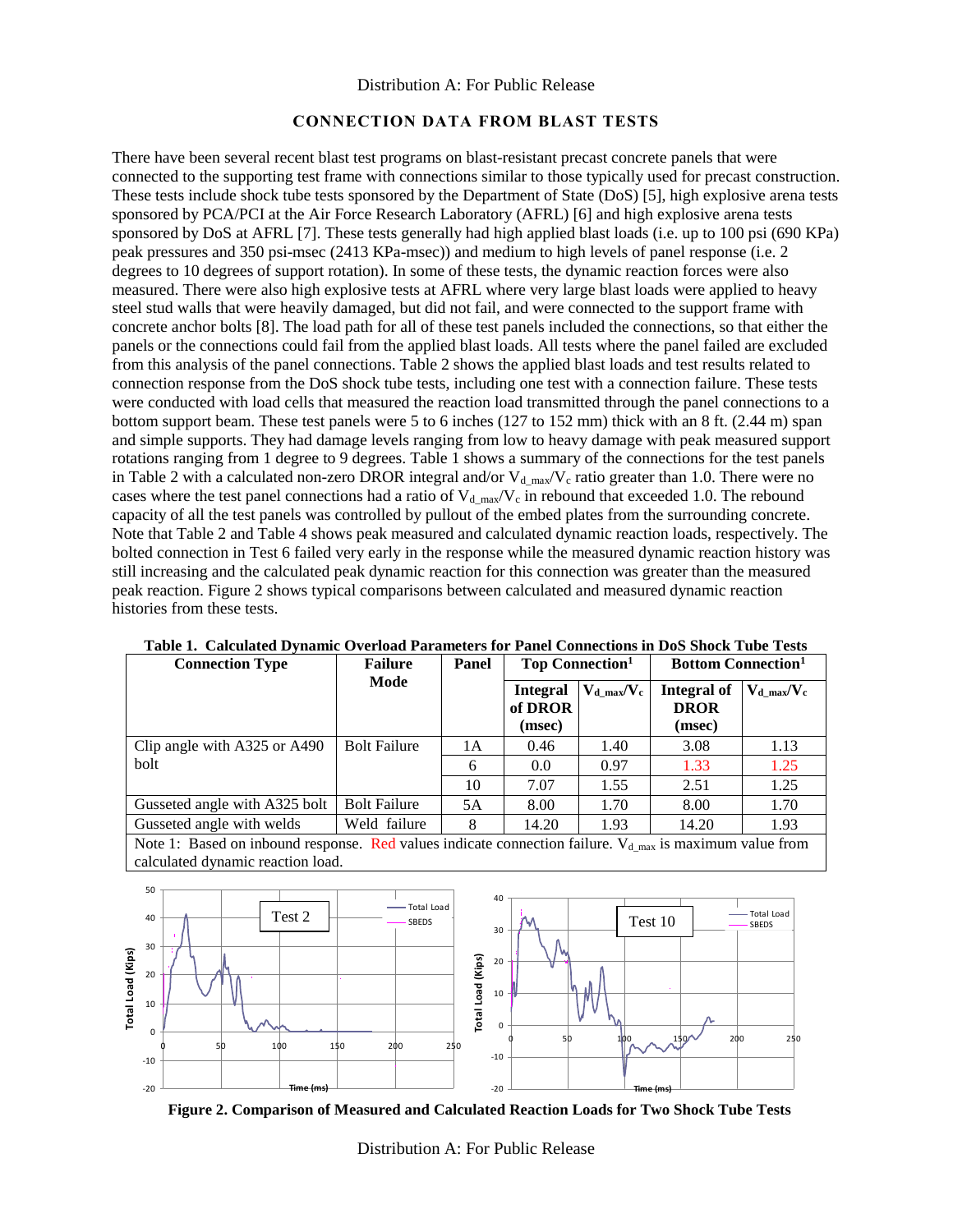|                      |                                  |                                |                                         |                                    |                                                         |                                                                              | <b>Inbound</b>                     |                            |                                                                                   | <b>Rebound</b>                                    |                                      |
|----------------------|----------------------------------|--------------------------------|-----------------------------------------|------------------------------------|---------------------------------------------------------|------------------------------------------------------------------------------|------------------------------------|----------------------------|-----------------------------------------------------------------------------------|---------------------------------------------------|--------------------------------------|
| Test No <sup>1</sup> | Peak<br><b>Pressure</b><br>(psi) | <b>Impulse</b><br>$(psi-msec)$ | <b>Connection</b>                       | <b>Connection</b><br><b>Damage</b> | <b>Ultimate Static</b><br><b>Reaction</b><br>$V_u(kip)$ | Max.<br><b>Measured</b><br><b>Reaction</b><br>$V_{\text{max}}$<br>$(kips)^2$ | Conn.<br>Capacity<br>$V_c (kip)^3$ | $V_{max}/V_c$              | Max.<br><b>Measured</b><br><b>Reaction</b><br>$V_{\rm max-r}$ (kips) <sup>2</sup> | Conn.<br>Capacity<br>$V_{c r}$ (kip) <sup>3</sup> | $V_{\text{max-r}}$<br>$/\rm V_{c-r}$ |
| 1A                   | 16.8                             | 232                            | <b>Bolted Angles</b>                    |                                    | 24                                                      | 35                                                                           | $31$ (bot)<br>$25$ (top)           | 1.15(bot)<br>$1.4$ (top)   | 12                                                                                | 21                                                | $0.6\,$                              |
| 3                    | 10.3                             | 141                            | <b>Bolted Angles</b>                    |                                    | 28                                                      | 22                                                                           | 36                                 | 0.61                       | 9                                                                                 | 21                                                | 0.43                                 |
| 3A                   | 20.6                             | 277                            | <b>Bolted Angles</b>                    |                                    | 28                                                      | 31                                                                           | 36                                 | 0.87                       | N/A                                                                               |                                                   | N/A                                  |
| 5                    | 17.7                             | 119                            | Bolted, gusseted<br>Angles              |                                    | 24                                                      | 22                                                                           | 22                                 | 1.0                        | 5                                                                                 | 21                                                | 0.23                                 |
| 5A                   | 20.1                             | 277                            | Bolted, gusseted<br>Angles              |                                    | 24                                                      | 38                                                                           | 22                                 | 1.73                       | 11                                                                                | 21                                                | 0.5                                  |
| 6                    | 20.9                             | 255                            | Bolted Angle (Bot)<br>Halfen (Top)      | Bot. bolt fail<br>(inbound)        | 21                                                      | 28                                                                           | 31 (bot)<br>$40$ (top)             | $0.9$ (bot)<br>$0.7$ (top) | N/A                                                                               |                                                   | N/A                                  |
| $\tau$               | 17.8                             | 121                            | Welded angles                           |                                    | 15                                                      | 25                                                                           | 40                                 | 0.65                       | 3.5                                                                               | 21                                                | 0.17                                 |
| 7A                   | 20.3                             | 303                            | Welded angles                           |                                    | 15                                                      | 31                                                                           | 40                                 | 0.8                        | N/A                                                                               |                                                   | N/A                                  |
| 8                    | 20.4                             | 311                            | Welded, gusseted<br>angles              |                                    | 24                                                      | 41                                                                           | 20                                 | 2.1                        | 11                                                                                | 21                                                | 0.5                                  |
| 9                    | 7.6                              | 105                            | Welded angles<br>(in tension from load) | Concrete damage <sup>4</sup>       | 24                                                      | 19                                                                           | 21                                 | 0.95                       | 8                                                                                 | 48                                                | 0.2                                  |
| 10                   | 20.8                             | 350                            | Bolted angles                           | Concrete damage <sup>4</sup>       | 24                                                      | 37                                                                           | 31 (bot)<br>$25$ (top)             | $1.2$ (bot)<br>$1.5$ (top) | 9                                                                                 | 21                                                | 0.43                                 |

**Table 2. Summary of Connection Information for DoS Precast Concrete Panel Tests**

<span id="page-3-1"></span><span id="page-3-0"></span>Note 1: All panels were 5 inch to 6 inch thick and reinforced to have dynamic ultimate resistance of approximately 5 psi. All panels are nominally 8 ft x 8 ft with an 8 ft vertical simply supported span. Panels had measured peak support rotations ranging from 1 degree to 9 degrees.

Note 2: Total measured reaction force at bottom of panels summing the two load cells (one load cell near each connection).

Note 3: LRFD capacity (i.e. including phi factor) for two connections at each support.

Note 4: Connection damage due to tension load on connection. Test 9 was loaded in rebound direction by initial shock tube load. Test10 has connection damage during rebound response.

Note 5: Blue text indicates measured peak reaction force exceeds connection capacity. Red text indicates connection failure (bolt shear failure in Test 6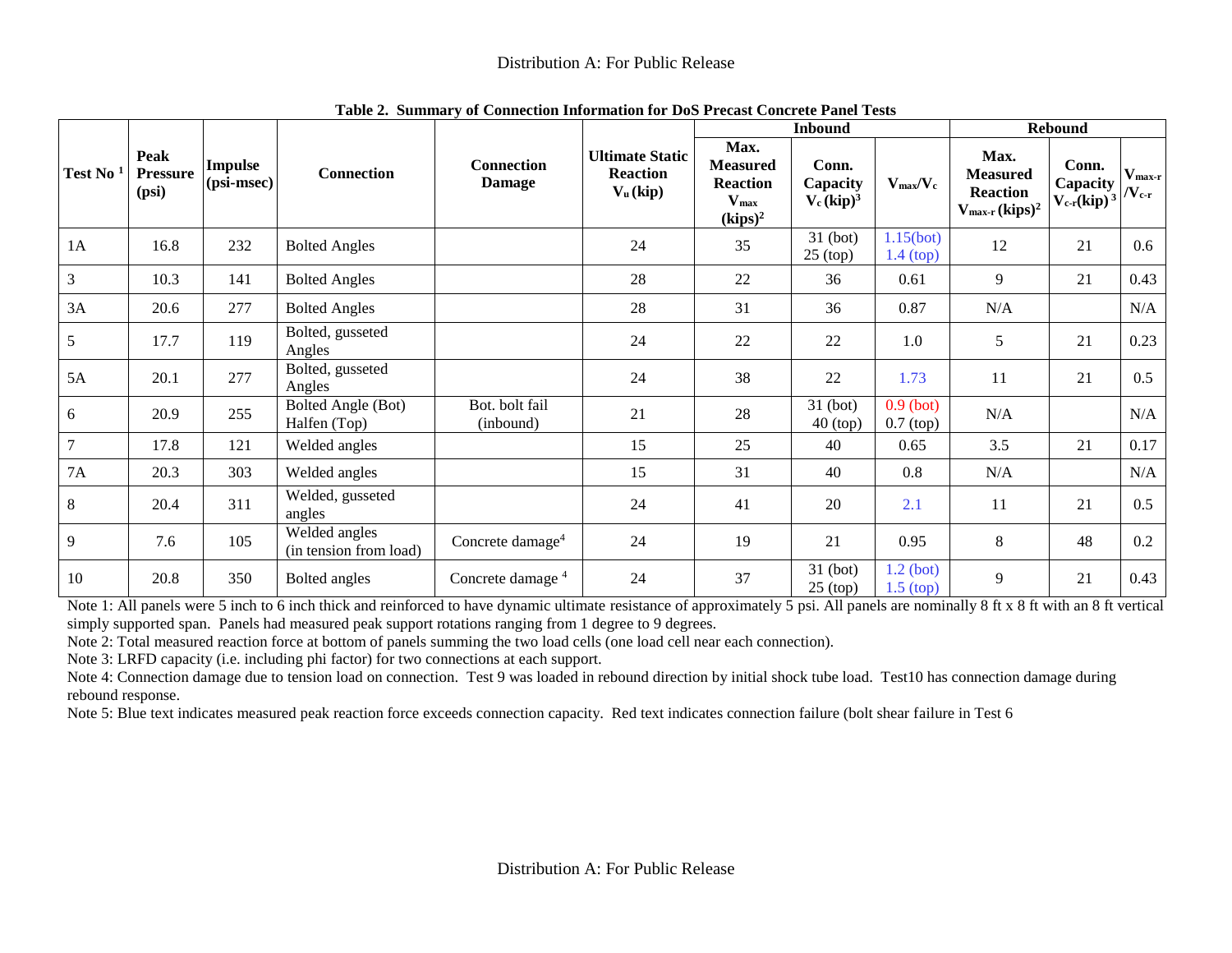The PCA/AFRL test panels consisted of single span M panels with a nominal 10 ft. (3.05 m) span and simple supports, and continuous two-span F panels with spans in the range of 11 ft. (3.35 m) to 13.5 ft. (4.1 m) and a 3 ft. (0.9 m) cantilever above the top support. All the test panels were insulated sandwich panels. With two exceptions, the shear connectors for the test panels were designed so that that the panels had 100% composite flexural response. The connections of M-panels had load cells and were designed not to fail. The connections of the F-panels were only designed to resist conventional loads (i.e. were not designed to be blast resistant).

[Table 3](#page-4-0) summarizes the F- panels, applied blast loads, the measured maximum dynamic panel deflections, and measured peak support rotations. The test panels constructed as shown in [Table 3](#page-4-0) were subjected to high explosive blast loads in Test 1 and 2. The peak pressures in these tests were in the range of 30 to 90 psi (206 to 618 kPa) and impulses ranged from 170 to 300 psi-msec (1170 to 2068 kPa-msec), where larger blast loads were applied during Test 2. The test panels had moderate to heavy panel damage with peak support rotations up to 6 degrees, and heavy damage to connections of the F-panels including some failures. Table 4 shows calculated dynamic overload parameters for these panel connections and cases where connections failed or were damaged. Some of the panels had connection damage that obviously occurred during rebound (e.g. tension failure around studs of embed plates). These cases are not included in Table 4. Also cases of Halfen strap buckling were not included in Table 4 since the buckling length was very difficult to determine. However, this observed failure mode should be considered during blast design of slotted anchors.

<span id="page-4-0"></span>

| Panel          | Wythe       | <b>Reinforce-</b> | Connections <sup>1</sup>                                                                       | <b>Concrete</b> | <b>Conventional</b> |          | <b>Prestress</b> |          |
|----------------|-------------|-------------------|------------------------------------------------------------------------------------------------|-----------------|---------------------|----------|------------------|----------|
|                |             | ment              |                                                                                                | <b>Strength</b> | $A_s^+$             | $A_{s}$  |                  | $A_{s}$  |
|                | (inches)    |                   |                                                                                                | (psi)           | $(in^2)$            | $(in^2)$ | $(in^2)$         | $(in^2)$ |
| F1             | $3 - 2 - 3$ | Prestressed       | (B) Drilled Anchor; (M) Weld                                                                   | 8723            | 0.116               | 0.116    | 0.51             | 0.51     |
|                |             |                   | plate; (T) Weld plate                                                                          |                 |                     |          |                  |          |
| F2             | $3 - 2 - 3$ | Prestressed       | (B) Drilled Anchor; (M) Weld                                                                   | 7907            | $\theta$            | $\Omega$ | 0.51             | 0.51     |
|                |             |                   | plate; (T) Weld plate                                                                          |                 |                     |          |                  |          |
| F <sub>3</sub> | $3 - 2 - 3$ | Conventional      | (B) Drilled Anchor; (M) Weld                                                                   | 4828            | 1.2                 | 1.2      | $\Omega$         | $\theta$ |
|                |             |                   | plate; (T) Weld plate                                                                          |                 |                     |          |                  |          |
| F4             | $3 - 2 - 6$ | Conventional      | (B) Drilled Anchor                                                                             | 4828            | 1.2                 | 0.425    |                  | $\Omega$ |
|                |             |                   | (M and T) Halfen slotted anchor                                                                |                 |                     |          |                  |          |
|                |             |                   | Note: $(T)$ top connection, $(M)$ middle connection of two-span panel, $(B)$ bottom connection |                 |                     |          |                  |          |

**Table 3. AFRL Panel Sandwich Test Panels**

# **Table 4. Calculated Dynamic Overload Parameters for Panel Connections in AFRL/PCA Tests**

| <b>Failure</b>       | Panel               | <b>Connection</b>                                                                                                                                                                                                | Test $11$                | Test $21$                         |                  |                                   |                  |
|----------------------|---------------------|------------------------------------------------------------------------------------------------------------------------------------------------------------------------------------------------------------------|--------------------------|-----------------------------------|------------------|-----------------------------------|------------------|
| Mode                 |                     |                                                                                                                                                                                                                  | Capacity<br>$V_c$ (kips) | Integral of<br><b>DROR</b> (msec) | $V_d$ max/ $V_c$ | Integral of<br><b>DROR</b> (msec) | $V_{d\_max}/V_c$ |
| Concrete             | F1                  | Drilled anchor                                                                                                                                                                                                   | 37.5                     | 0.26                              | 1.20             | 5.96                              | 2.8              |
| failure of           | F2                  | bolt at bottom                                                                                                                                                                                                   | 37.5                     | 0.20                              | 1.17             | 5.77                              | 2.8              |
| anchor bolts         | F <sub>3</sub>      | connection                                                                                                                                                                                                       | 37.5                     | 0.05                              | 1.08             | 5.14                              | 2.8              |
| in shear             | F <sub>4</sub>      |                                                                                                                                                                                                                  | 37.5                     | 0.19                              | 1.21             | 5.59                              | 2.8              |
| Concrete             | $F1-Top$            | Weld plate                                                                                                                                                                                                       | 59                       | 0.00                              | 0.79             | 1.37                              | 1.62             |
| punching             | F <sub>2</sub> -Top | connections at                                                                                                                                                                                                   | 59                       | 0.00                              | 0.77             | 1.31                              | 1.62             |
| failure <sup>2</sup> |                     | F3-Top top and middle                                                                                                                                                                                            | 62                       | 0.00                              | 0.68             | 0.85                              | 1.54             |
|                      | $F1$ -Mid           | supports                                                                                                                                                                                                         | 59                       | 13.75                             | 2.93             | 22.68                             | 7.83             |
|                      | F2-Mid              |                                                                                                                                                                                                                  | 59                       | 12.05                             | 2.99             | 21.56                             | 7.83             |
|                      | F3-Mid              |                                                                                                                                                                                                                  | 62                       | 6.46                              | 2.84             | 16.23                             | 7.45             |
| Weld                 | $F1-Top$            | Weld plate                                                                                                                                                                                                       | 60                       | 0.00                              | 0.79             | 1.37                              | 1.62             |
| failure <sup>2</sup> | $F2-Top$            | connections at                                                                                                                                                                                                   | 60                       | 0.00                              | 0.77             | 1.31                              | 1.62             |
|                      | $F3-Top$            | top and middle                                                                                                                                                                                                   | 60                       | 0.00                              | 0.68             | 0.85                              | 1.54             |
|                      | F1-Mid              | supports                                                                                                                                                                                                         | 60                       | N/A                               | N/A              | 22.68                             | 7.83             |
|                      | F <sub>2</sub> -Mid |                                                                                                                                                                                                                  | 60                       | 12.05                             | 2.99             | 21.56                             | 7.83             |
|                      |                     | Note 1: All red values indicate connections that failed, or possibly failed, during inbound response. Blue values<br>indicate reported connection damage. Definite rebound connection failures are not included. |                          |                                   |                  |                                   |                  |

Note 2:Dynamic reactions for top and middle supports are sum from spans above (cantilever for top) and below.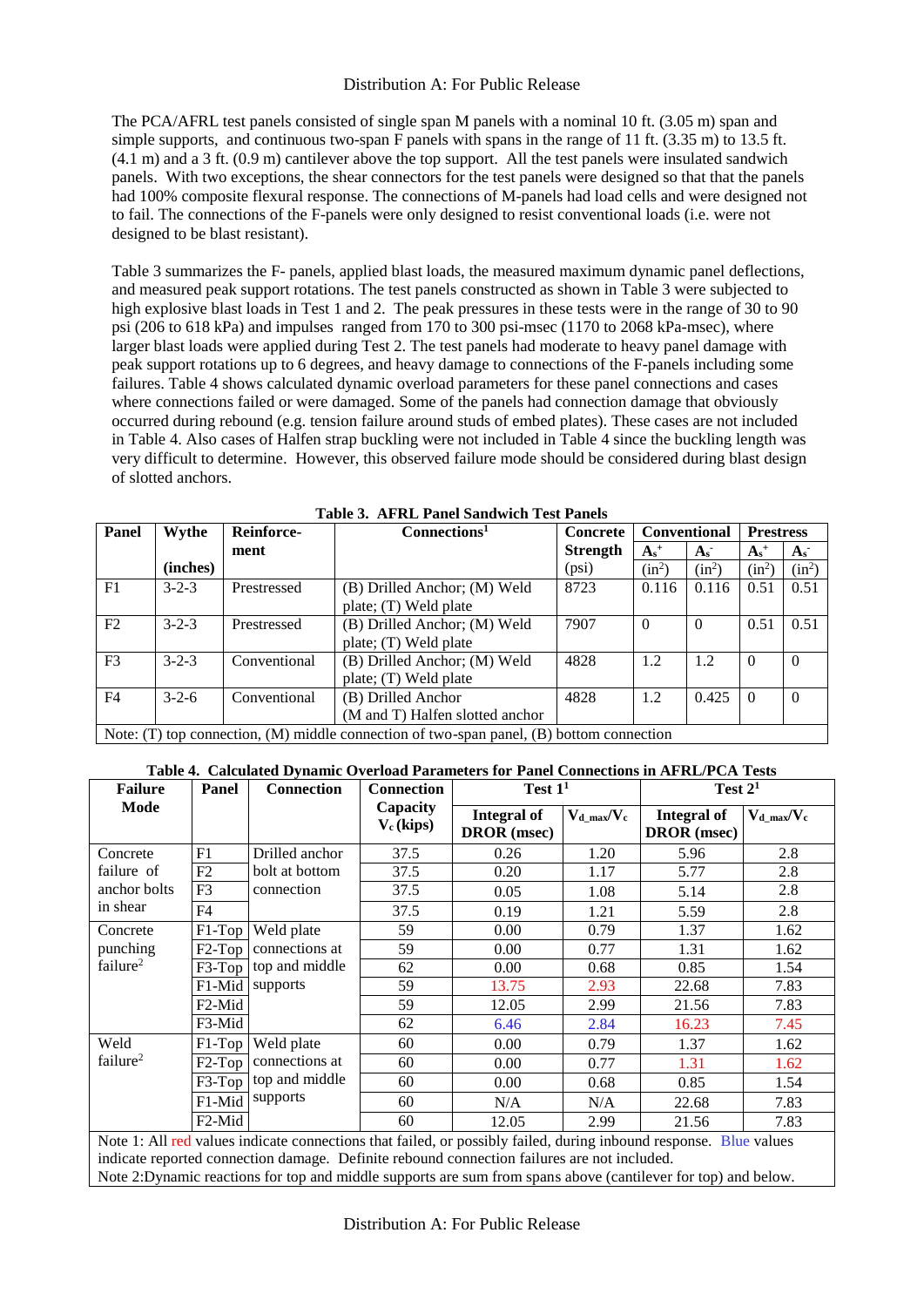[Table 5](#page-6-0) shows a summary of the DoS/AFRL test panels from Test A and B. These test panels were similar to the PCA/AFRL test panels except that the connections were designed to resist the blast loads. The connection strengths ranged from those designed to resist the ultimate equivalent static reaction load  $(V<sub>u</sub>)$ , up to connections designed to resist  $3.5V<sub>u</sub>$ . Reaction loads were measured at many of the connections with load cell(s) that were connected to the panel support with a system of rods and clevises[. Table 5](#page-6-0) shows the observed damage levels of the test panels and connections, including several cases of connection failures. [Table 6](#page-7-0) shows calculated connection overload parameters for these test panels and the cases where connections failed during inbound (red text). The table also notes several test panels with connection failure (welded strap plates) during rebound response. The strap plates had approximately equal capacity during inbound and rebound, but much lower dynamic reaction loads during rebound. Therefore, inbound response is assumed to be the controlling case and used to calculate the overload factors in [Table 6.](#page-7-0)

A factor that very possibly caused the rebound connection failures was that many unfailed weld plates of these test panels had very significant upward plastic deformation, as shown in [Figure 3.](#page-7-1) High speed video clips also show the gap between the bottom of the test panels and the test frame slab increased during the panel response, indicating that the panels were moving upward as they deflected inward. This was apparently due to a slight misalignment of clevis rods in the reaction load measuring system at the bottom support[. Figure 3](#page-7-1) also shows a connection from these test panels with bolt shear failure.

The last test series included in this paper are blast tests conducted on heavy steel stud wall systems at AFRL with very large blast loads (i.e. peak pressures greater than 100 psi (689 kPa)) [7]. The test walls were attached to the concrete support slabs with 5/8 in. (16 mm) drilled anchors with 4 inch (100 mm) embedment and there were no connection failures during the tests. The test walls were heavily damaged. The combined tension and shear reaction loads on the anchor bolts were calculated with dynamic finite element analyses of the stud wall systems using the measured blast test loads and were compared to the calculated nominal capacities of the anchor bolts in combined shear and tension. This comparison showed that the shear overload factor,  $V_{d,max}/V_c$  for the bolts ranged between 2.0 and 5. The bolt tension overload factors ranged from 1.0 to 2.0. In both cases, the anchor bolt capacities were controlled by concrete failure

# **ANALYSIS OF CONNECTION TEST DATA**

[Table](#page-8-0) 7 shows a summary of the results from this analyses of the test panel connections in terms of calculated values for the two overload parameters, the mechanisms controlling the connection capacity (i.e. failure mode), and the observed connection damage level. The table shows the total number of connections and number of failed connections for each type of failure mode controlling the connection capacity. The table also shows the total number of connections and number of failed connections for given magnitudes of each overload parameter. Failure of any connection at a support is considered as a connection failure for the whole support in this table. [Table 7](#page-8-0) shows that dynamically overloaded connections were much more likely to fail if their connection capacity was controlled by bolt shear or concrete punching strength compared to the other failure modes. [Table 7](#page-8-0) also shows that overloaded connections where the capacity is controlled by weld failure and concrete failure around anchor bolts in shear are very unlikely to fail even when they have high calculated overload parameters. There was also an attempt to more directly correlate the magnitude of the two overload parameters to the probability of connection failure for each connection failure mode, but these correlations have very significant scatter. This is probably caused by an insufficient number of test data points to develop equations correlating the magnitude of the overload parameters to probability of connection failure and possibly due to the fact there are other contributing factors to connection response not included in these two overload factors.

Based on these observations, bolt shear and punching concrete failure are apparently more brittle failure mechanisms for blast-loaded connections. Also, weld failure and concrete failure around anchor bolts in shear are apparently more ductile failure mechanisms when the connections are "overloaded" by the dynamic reaction force. By extension of the results for punching shear failure in [Table](#page-8-0) 7, embed plate pullout in tension from surrounding concrete can also be considered as a more brittle failure mode for blast-loaded components. This is consistent with observed concrete damage around embed plates that were in tension for test panels in the DoS Shock Tube tests shown in [Table 2.](#page-3-1) More test data to confirm these trends would be very helpful.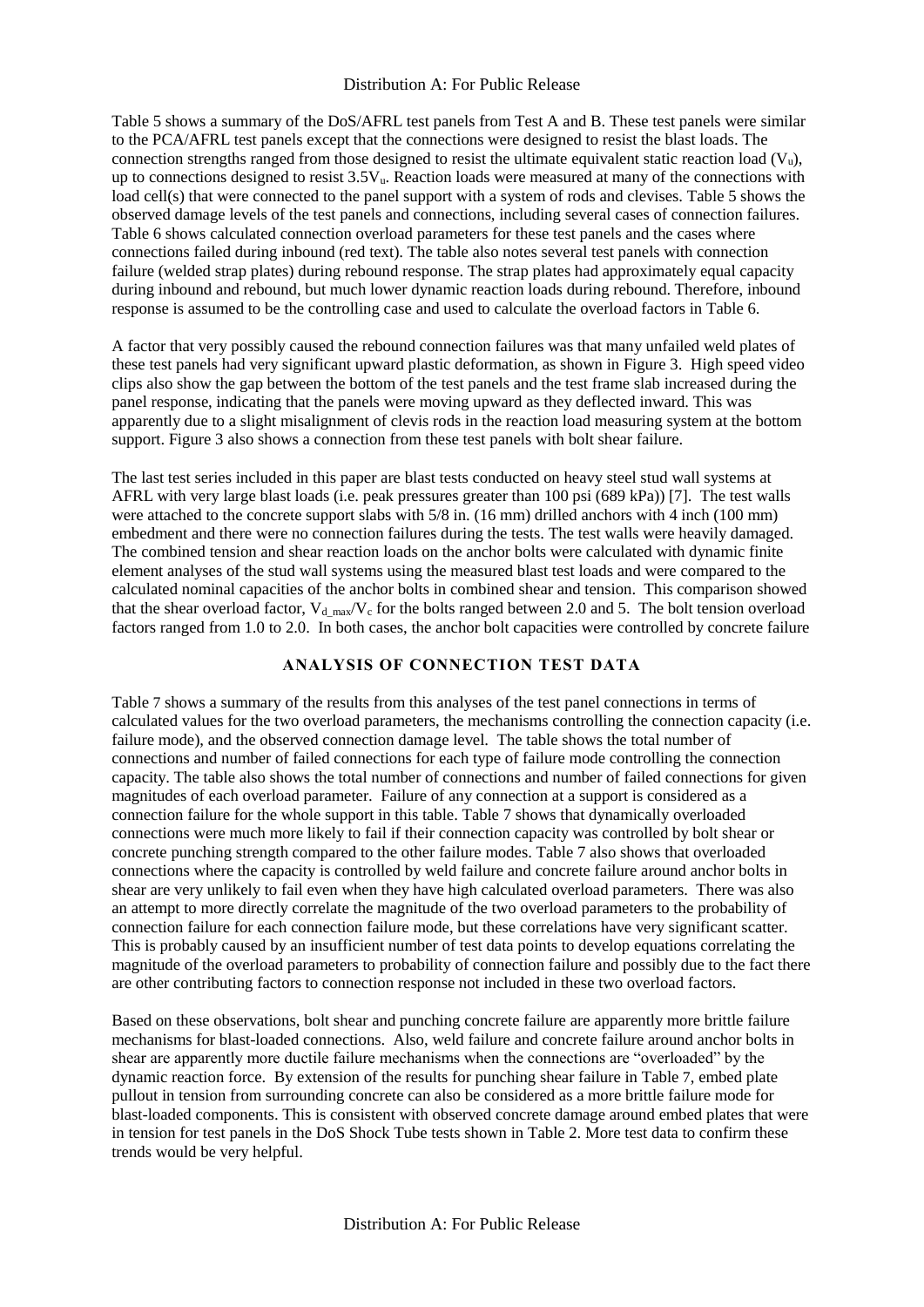<span id="page-6-0"></span>

| <b>Test</b>   | Panel                    | Panel       | <b>Peak</b>                                   | <b>Impulse</b> | Reinforcement                                                         | <b>Connection</b>                                                          | <b>Damage Level</b> |                                                                                                                                                                                                                                                                                                                                                                            |                                                        |          |                                                              |
|---------------|--------------------------|-------------|-----------------------------------------------|----------------|-----------------------------------------------------------------------|----------------------------------------------------------------------------|---------------------|----------------------------------------------------------------------------------------------------------------------------------------------------------------------------------------------------------------------------------------------------------------------------------------------------------------------------------------------------------------------------|--------------------------------------------------------|----------|--------------------------------------------------------------|
| <b>Series</b> |                          | <b>Type</b> | <b>Pressure</b> ( $psi$ )<br>(psi)            | msec)          |                                                                       | <b>Type</b>                                                                | Panel               | <b>Connection</b>                                                                                                                                                                                                                                                                                                                                                          |                                                        |          |                                                              |
| $\mathbf{A}$  | 1S and<br>2S             | Monolithic  | 26.2                                          | 109            | #4@16"o.c                                                             | (T): Load cells<br>(B): Drilled anchors                                    | Low                 | Shear failure of anchor bolts at bottom supports.                                                                                                                                                                                                                                                                                                                          |                                                        |          |                                                              |
|               | 1C and<br>4C             | Monolithic  | 24.4                                          | 140            | $3/8$ " prestress<br>strand $@13"$ o.c.                               | (T) PSA with strap<br>(M) Welded plate<br>(B) Load cells                   | Low                 | No Failures                                                                                                                                                                                                                                                                                                                                                                |                                                        |          |                                                              |
|               | 2C and<br>3 <sub>C</sub> | Sandwich    | 26.7                                          | 191            | #4@16" o.c. $(2C)$<br>#5@13" o.c. $(3C)$                              | (T) Welded angles<br>(M) Load cells<br>(B) Load cells                      | Low                 | No Failures                                                                                                                                                                                                                                                                                                                                                                |                                                        |          |                                                              |
| B             | 3S                       | Sandwich    | 120                                           | 302            | #5@10" o.c. plus<br>W2.5 (12 wires)<br>Total = $2.16$ in <sup>2</sup> | (T) Welded angle<br>(B) Drilled anchors                                    | Heavy               | No Failures                                                                                                                                                                                                                                                                                                                                                                |                                                        |          |                                                              |
|               | 4S                       | Sandwich    | 112                                           | 303            | #5@10"o.c.<br>$(6#5 = 1.86 \text{ in}^2)^9$                           | (T) Steel plate<br>(B) Drilled anchors                                     | Moderate            | Shear failure of anchor bolts at top and bottom<br>supports.                                                                                                                                                                                                                                                                                                               |                                                        |          |                                                              |
|               | 5C                       | Monolithic  |                                               |                | #4@16" o.c.<br>$(6#4 = 1.2 \text{ in}^2)$                             | (T) Welded angle<br>(M) Welded plate<br>(B) Load cells                     | Heavy               | No Failures                                                                                                                                                                                                                                                                                                                                                                |                                                        |          |                                                              |
|               | 6C                       | Sandwich    | 84<br>(top                                    | 326<br>(top    | #5@13" o.c.<br>$(7#5 = 2.17 \text{ in}^2)$                            | (T) PSA with strap<br>(M) Steel plate<br>(B) Load cells                    | Heavy               | No Failures                                                                                                                                                                                                                                                                                                                                                                |                                                        |          |                                                              |
|               | 7C                       | Monolithic  | span)<br>span)<br>82<br>316<br>(bot)<br>(bot) |                |                                                                       |                                                                            |                     | $3/8$ trand $@13"$ o.c.<br>$(0.60 \text{ in}^2)$ <sup>9</sup>                                                                                                                                                                                                                                                                                                              | (T) Welded angle<br>(M) Welded plate<br>(B) Load cells | Moderate | Failure of welds on mid-height connection during<br>rebound. |
|               | 8 <sup>C</sup>           | Sandwich    | span)                                         | span)          | $3/8$ trand $(a)$ 13" $o.c.$<br>$(0.60 \text{ in}^2)$ <sup>9</sup>    | (T) PSA with strap<br>(M) Welded plate<br>(B) Angle with drilled<br>anchor | Moderate            | $Top - Pull-out failure of the PSAs in rebound -$<br>failure of the insert (right side) and concrete failure<br>(left side)<br>$Midde$ – Weld failure of tie plate to panel (one side)<br>and failure of tie plate weld to test structure (other<br>side)<br>Bottom - Shear failure of anchor bolts (right side),<br>failure of clip angle weld to panel embed (left side) |                                                        |          |                                                              |

# **Table 5. Test Panel Design for Series B**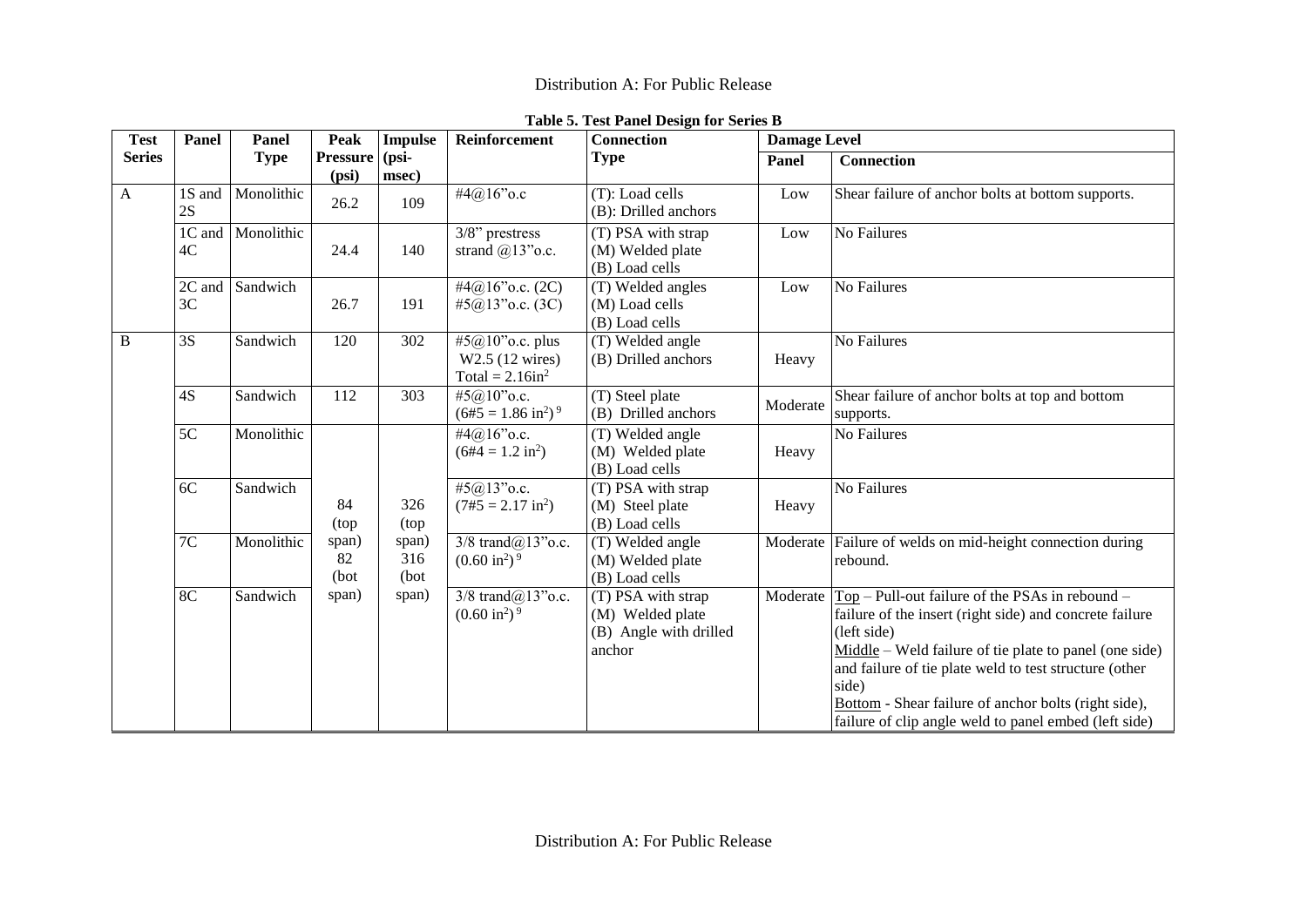<span id="page-7-0"></span>

| <b>Failure</b><br><b>Mode</b>     | <b>Test</b>    | Panel           | Connection                                  | Integral of<br><b>DROR</b> at | $V_{d\_max}/V_c$<br>(Note        | <b>Comment</b>         |                                                        |
|-----------------------------------|----------------|-----------------|---------------------------------------------|-------------------------------|----------------------------------|------------------------|--------------------------------------------------------|
|                                   |                |                 |                                             | $V_c$<br>$(kips)^1$           | <b>Support</b><br>$(msec)^{1,2}$ | 1,2)                   |                                                        |
| Shear                             | A              | 1S              | Drilled anchor                              | 18                            | 0.9                              | 1.46                   |                                                        |
| Failure of                        | A              | $\overline{2S}$ | bolt at bottom<br>connection<br>(UNO)       | 16                            | 1.5                              | $\overline{1.5}$       |                                                        |
| <b>Anchor Bolt</b>                | $\overline{A}$ | 4C              |                                             | 29                            | 0.4                              | 1.2                    |                                                        |
|                                   | AA             | 4C              |                                             | 29                            | 9.2                              | 4.0                    |                                                        |
|                                   | $\overline{B}$ | 3S              |                                             | 38                            | 2.1                              | 2.0                    |                                                        |
|                                   | B              | 4S              |                                             | 33                            | 4.0                              | 2.7                    | Drilled anchors at<br>top and bottom                   |
|                                   | $\bf{B}$       | 8C              |                                             | 43                            | 5.2                              | 2.3                    | Equal concrete and<br>bolt shear capacity              |
| Concrete<br>Around<br>Anchor bolt | $\overline{B}$ | $\overline{3S}$ | Drilled anchor<br>bolt at top<br>connection | 114                           | 1.06                             | $\overline{2.0}$       | Bolt is in shear                                       |
| Weld<br>failure                   | $\overline{A}$ | 1 <sub>C</sub>  | (T) PSA strap<br>(M)Weld plate              | $(T)$ 17<br>$(M)$ 54          | $(T)$ 2.4<br>(M) 2.8             | $(T)$ 1.6<br>(M) 1.8   | PSA weld failure<br>possibly caused by<br>panel uplift |
|                                   | $\mathbf{A}$   | 2C              | (T) Welded<br>angle                         | $(T)$ 37                      | $(T)$ 0.35                       | $(T)$ 1.2              |                                                        |
|                                   | $\mathbf{A}$   | 3C              | (T) Welded<br>angle                         | $(T)$ 36                      | (T) 0.0                          | $(T)$ 1.0              |                                                        |
|                                   | A              | 4C              | (T) PSA strap<br>(M)Weld plate              | $(T)$ 33<br>$(M)$ 103         | $(T)$ 0.12<br>(M) 0.1            | $(T)$ 1.1<br>(M) 1.1   |                                                        |
|                                   | $\overline{B}$ | $\overline{5C}$ | (T) Welded<br>angle<br>(M) Weld<br>plate    | $(T)$ 60<br>$(M)$ 91          | (T) 0.83<br>(M) 8.07             | $(T)$ 1.5<br>$(M)$ 4.3 |                                                        |
|                                   | $\bf{B}$       | 6C              | (T) PSA strap<br>(M) Steel plate            | (T)62<br>$(M)$ 193            | $(T)$ 1.35<br>(M) 1.87           | $(T)$ 1.7<br>(M) 2.1   |                                                        |
|                                   | B              | 7C              | (T) Welded<br>angle<br>(M)Weld plate        | $(T)$ 61<br>(M) 224           | $(T)$ 1.41<br>(M) 1.41           | $(T)$ 1.6<br>$(M)$ 1.8 | Rebound failure of<br>middle connection <sup>3</sup>   |
|                                   | $\bf{B}$       | 8C              | (T) PSA strap<br>(M)Weld plate<br>1.11      | (T)50<br>(M)103               | $(T)$ 3.16<br>(M) 8.7            | (T) 2.1<br>$(M)$ 4.0   | Connections failed<br>during rebound. $3$              |

**Table 6. Calculated Overload Parameters for Connections of AFRL/DoS Test Panels**

Note 1: (T) top connection, (M) middle connection, (B) bottom connection (for continuous panel spans only) Note 2: All red values indicate connections that most possibly failed during inbound response. Note 3: Uplift of panel during inbound contributed to rebound failure. The dynamic reactions compared to connection strength are calculated for inbound (controlling case vs. rebound).



*Upward panel movement acting on weld Failed bolted Connection* **Figure 3. Photographs of Connections**

<span id="page-7-1"></span>Distribution A: For Public Release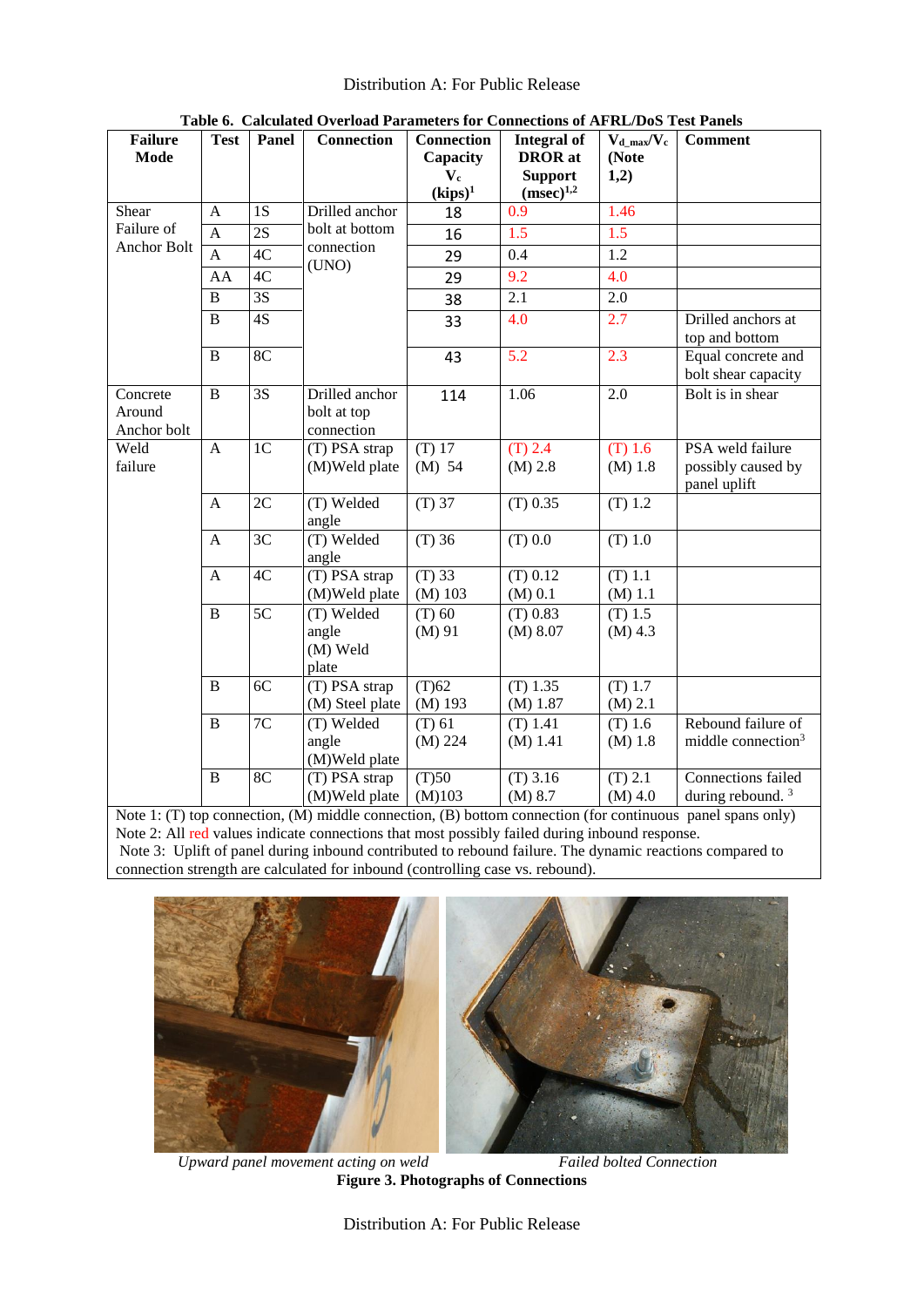<span id="page-8-0"></span>

|                    |                                                                                                        |                                 | <b>Connection Failure Mode</b> |                           |                       |                              |                       |                       |               |  |  |
|--------------------|--------------------------------------------------------------------------------------------------------|---------------------------------|--------------------------------|---------------------------|-----------------------|------------------------------|-----------------------|-----------------------|---------------|--|--|
| Overload           | <b>Parameter</b>                                                                                       | <b>Shear Failure</b><br>of Bolt |                                | Weld failure <sup>1</sup> |                       | <b>Concrete Failure</b>      |                       | <b>Concrete</b>       |               |  |  |
| <b>Parameter</b>   | Range                                                                                                  |                                 |                                |                           |                       | <b>Anchor Bolts in Shear</b> |                       | <b>Punching Shear</b> |               |  |  |
|                    |                                                                                                        | <b>Total</b>                    | Failed                         | <b>Total</b>              | <b>Failed</b>         | <b>Total</b>                 | Failed                | <b>Total</b>          | <b>Failed</b> |  |  |
| <b>DROR</b>        | $\theta$ to 2 msec                                                                                     | 5                               | 3                              | 13                        |                       |                              | $\boldsymbol{\theta}$ | 3                     |               |  |  |
| Integral           | 2 to 4 msec                                                                                            | 4                               |                                | $\boldsymbol{4}$          |                       | 0                            | $\boldsymbol{\theta}$ |                       |               |  |  |
|                    | $4 to 20$ msec                                                                                         | 5                               | 2                              | 7                         | $\boldsymbol{\theta}$ | 4                            | $\boldsymbol{\theta}$ | 6                     | 3             |  |  |
| $V_d$ max $V_c$    | 1 to 2                                                                                                 | 11                              | 3                              | 12                        | $\overline{c}$        | 5                            | $\theta$              | 3                     | $\theta$      |  |  |
|                    | 2 to 6                                                                                                 | 3                               | 3                              | 9                         | $\theta$              | 9                            | $\theta$              | 6                     | 3             |  |  |
| Total <sup>2</sup> |                                                                                                        | 15                              | 6(43%)                         | 21                        | $2(10\%)$             | 13                           | $0(0\%)$              | 9                     | 3(33%)        |  |  |
|                    | Note 1: Both failed weld connections were probably affected by large support movements or upward panel |                                 |                                |                           |                       |                              |                       |                       |               |  |  |
|                    | deflections caused by load cell measuring system.                                                      |                                 |                                |                           |                       |                              |                       |                       |               |  |  |
|                    | Note 2: Total cases are shown twice in table, once for DROR Integral and again $V_{d max}/V_c$ ratio.  |                                 |                                |                           |                       |                              |                       |                       |               |  |  |

**Table 7. Summary of Connection Responses Based on Failure Modes and Overload Parameters**

It is interesting that bolt shear failure in this analysis of connection response is considered to be less ductile than concrete response around anchor bolts in shear. This is counter to the assumption in ACI 318 [9] for design of anchor bolt connections against earthquake loads, where connections with a failure mode in the concrete are considered to be less ductile than connections where the capacity is controlled by bolt strength. This can be explained by the fact that connection loads caused by earthquakes have numerous, longer duration cycles of response, whereas connection loads caused by blast loads have only one significant load cycle with a very high peak magnitude, short duration, and high strain-rate. A high strainrate causes an increase in strength to steels that is generally inversely related to yield strength [1] and a reduced ductility. The strain rate effects are very low (i.e. in the range of 5%) for typical high strength steel used for bolts. Since welds are typically lower strength than bolts, the welds will have a higher dynamic strength increase factor. However, this does not explain the large difference in the observed connection response of bolts and welds. Other researchers have noted cases where welds of open web steel joints were highly overloaded by calculated reaction forces from blast loading and did not fail [10].

High strain-rates cause a very significant increase in concrete strength, especially concrete response involving tensile stress [1] (e.g. concrete pullout or punching cone failure around a connection). Therefore, it is expected that connections strengths controlled by concrete failure, including punching failure and concrete failure around embeds and anchor bolts, will be greater under blast loading than static loading. Also, all connections involving concrete failure around anchor bolts or embeds benefit from the fact that concrete failure will not cause connection failure if the cracked concrete can remain in-place long enough to provide a support for the connection before rebound response relieves the loading. This is particularly true for concrete resisting shear from an anchor bolt because the cracked concrete must be displaced laterally and upward before the bolt can fail.

# **SUMMARY AND CONCLUSIONS**

Blast resistant connection are typically designed to resist the equivalent static reaction load from the ultimate resistance of the panels,  $V_u$ , without consideration of the dynamic reaction load. High applied peak blast pressures on blast-resistant components, including the test panels discussed in this paper, will very often cause the peak dynamic reaction loads to exceed  $V_{\mu}$ , and therefore the connection capacity, for a limited duration on the order of 5 to 10 msec. The calculated peak dynamic loads exceeded the LRFDbased connection capacities in approximately 60 connections of the test panels discussed in this paper, and they exceeded by a factor greater than 2 (and as high as 5) in approximately one-half of these cases. These dynamic "overload" cases caused approximately 20% of the connections to fail. Test panel connections with a capacity controlled by bolt shear and punching/pullout failure of concrete around the connection were much more likely to fail (i.e. 30% to 50% of connections failed) when they were overloaded by the peak dynamic reaction load compared to connections with a capacity controlled by weld failure and concrete failure around anchor bolts in shear (i.e. 10% or less of the connections failed).

Therefore, welded connections and anchor bolt connections in shear controlled by concrete capacity responded in a much more "ductile" manner to reaction loads from blast than bolted connections and